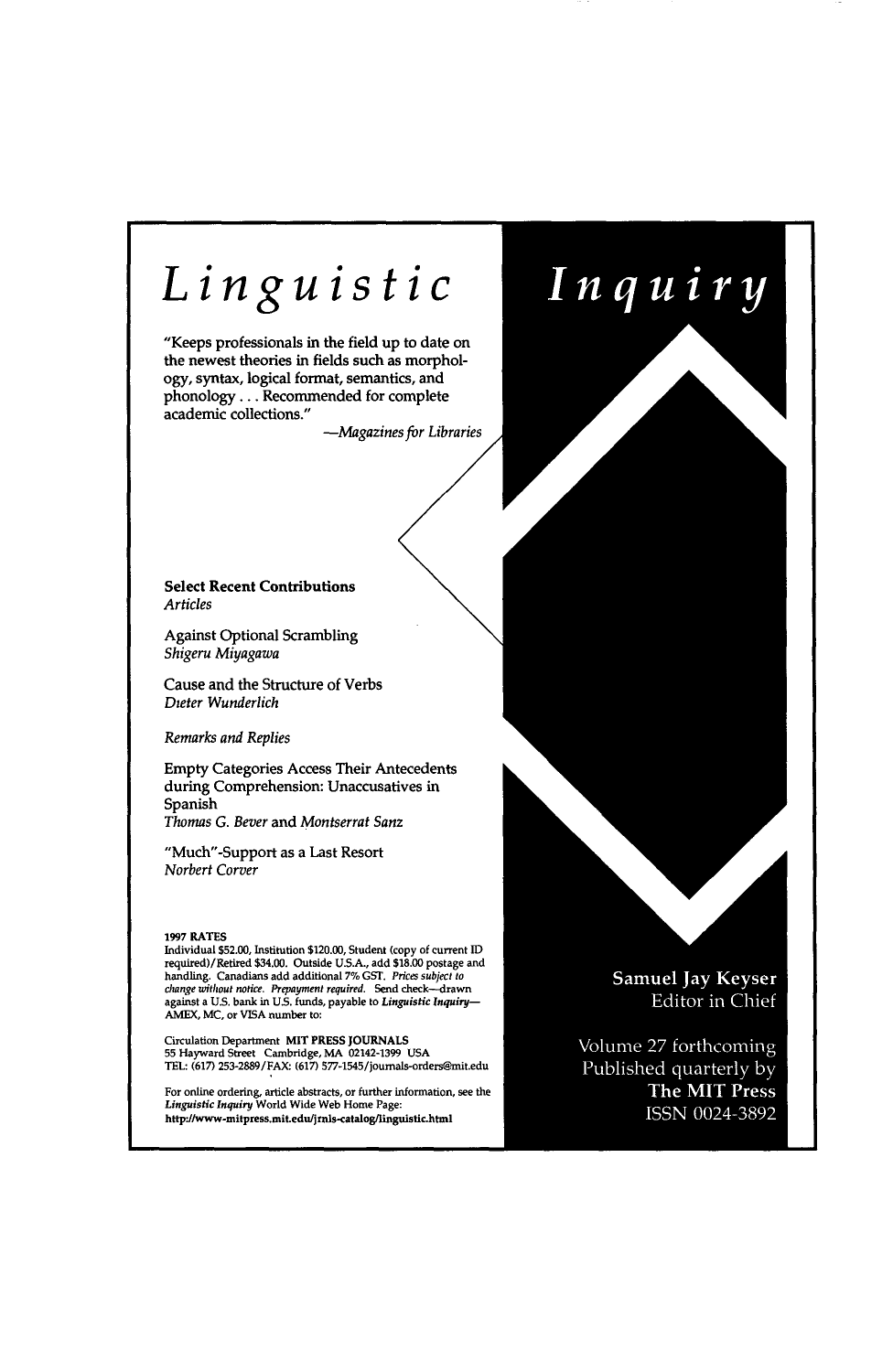# **NEW FROM CAMBRIDGE**

#### **A Theory of Predicates**  *Farrell Ackerman* **and Gert** *Webelhuth*

A new lexical theory of complex predicates is proposed in this volume. Although the theory is presented in detail primarily for German expressions of these predicates, consideration is given to cross-linguistic application of this theory.

## *CSLI Lecture Notes*

**Distributed for CSLI Publications**  1-57586-086-4 Paperback \$27.95

## **Romance in HPSG**  *Sergio Balari* **and**  *Luca Dini, Editors*

This book describes several aspects of the syntax and semantics of Romance languages assuming the point of view of a constraint-based, nontransformational linguistic theory, i.e. Headdriven Phrase Structure Grammar (HPSG). **Contributors:** *Sergio Balari, Luca Dini, Anne Abeille, Dani?le Godard, Philip Miller, Ivan Sag, Valerio Allegranza, Toni Badia, Claire Grover, Paola Monachesi,* 

*Antonio Sanfilippo* 

*CSLI Lecture Notes*  **Distributed for CSLI Publications** 

1-57586-082-1 Paperback \$26.95

## **Specifying Syntactic Structures**

*Patrick Blackburn* **and**  *Maarten de Rijke, Ed/tors* 

**Contributors:** *Gosse Bouma, Tore Burheim, Jochen D#rre, Marcus Kracht, Natasha Kurtonina, Suresh Manandhar, Michael Moortgat, M. Andrew Moshier, James Rogers, Ralf Treinen, Gertjan van Noord, Jiirgen Wedekind* 

*Studies in Logic, Language and Information*  **Distributed for CSLI Publications** 

1-57586-084-8 Paperback \$22.95

## **Survey of the State of the Art in Human Language Technology**  *Giovanni Varile* **and**

*Antonio Zampolli, Editors* 

This book, sponsored by the Directorate General XIII of the European Union and the Information Science and Engineering Directorate of the National Science Foundation, USA, offers the first comprehensive overview of the human language technology field. *Studies in Natural Language Processing*  59277-I Hardback \$49.95

## **Focus**

Linguistic, Cognitive, and Computational **Perspectives** 

*P. Bosch* and

### *R. van der Sandt, Editors*

This book presents a collection of papers on the issue of focus in its broadest sense. The work loosely originates from a conference held in 1994 in Schloss Wolfsbrunnen in Germany, although only a small subpart of the proceedings papers presented are included here.

**Contributors:** *Peter Bosch, Rob van der Sandt, Kees van Deemter, Carsten Gunther, Claudia Maienborn, Andrea Schopp, Carlos Gussenhoven, Joachim Jacobs, Manjged Krifi, a, Ellen F. Prince, Mark Steedman, Peter L Blok, Kurt Eberle, Danial Burring, Regine Eckhardt, Nomi Erteschik-Shir, Eva Hajicova, Gerhard Jaeger, Barbara H. Patter, Mats Rooth, Henriette de Swart, Johan Bos, Nick Asher, Jeanette K Gundel, Megumi Kameyama, Rebecca Passonneau, Johan Kjell Saebo, Enric Vallduvi* 

*Studies in Natural Language Processing*  58305-5 Hardback about \$59.95

## **Possession**

Cognitive Sources, Forces and **Grammaticalization** 

## *Bernd Heine*

Bernd Heine argues that the structure of grammatical categories is predictable to a large extent once we know the range of possible cognitive structures from which they are derived. The author uses as his example the structure of predicative possession, and shows how most of the possessive constructions to be found in the world's languages can be traced back to a small set of basic conceptual patterns. *Cambridge Studies in Linguistics* 

## 55037-8 Hardback about \$54.95

## **Algebraic Semantics in Language and Philosophy**  *Godehard Link*

This volume mainly analyzes the structural properties of collections or pluralities (with applications to the philosophy of set theory), homogeneous objects such as water, and the semantics and philosophy of events. This book thereby complements algebraic work that has been done on other philosophical entities, i.e. propositions, properties, relations, or situations. *CSLI Lecture Notes* 

**Distributed for CSLI Publications**  1-57586-090-2 Paperback \$24.95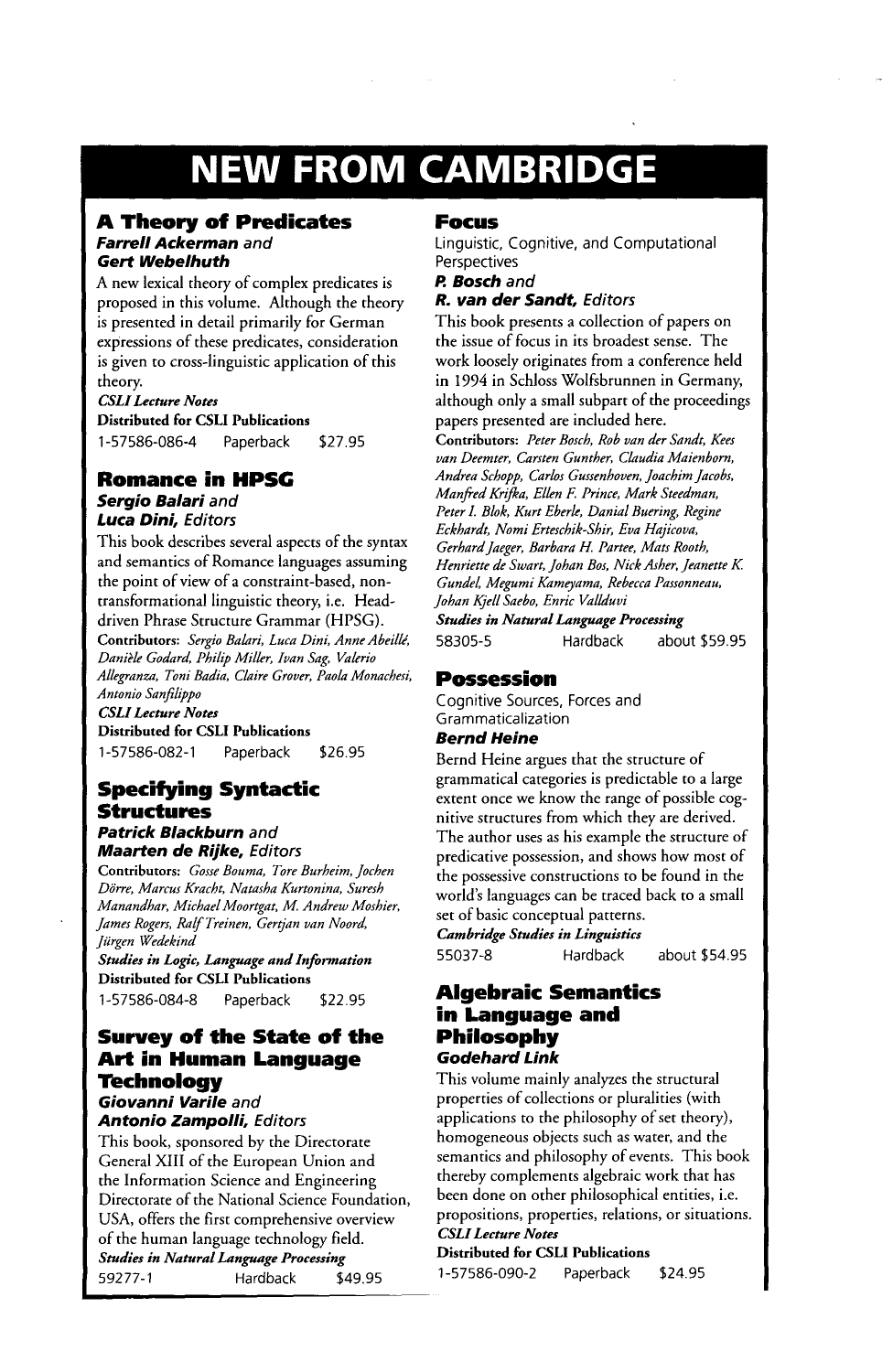*"Adaptive Behovior's unifying theme is the study of issues in the analysis or design of autonomous agents: that is,*   $agents$  [such as animals; creaturelike, *mobile robots ('animats');* or, *sol,ware agents in virtual realities] capable of*  coordinating perception and action for *extended periods* of time in unknown *and potentially hostile* environments. Such *coordinated activity is* referred to *as adaptive behavior if it increases the likelihood of survival.... This journal*  offers *a unique* forum for the *exchange of ideas and the study of edaptive*  behov/or in general ... *[and is] the*  authoritative *publication in the field* ... *[The journal's] editors.,, occouat for most of the influential researchers in*  this young field. . . . [F]or scientists with *interests in the* common *ground* where studies of natural and synthetic *autonomous agents meet. it should*  become *essential reading."* 

#### *latun*

"The new *multidisciplinary journal Adaptive Behavior.., publishes research from robotics, ortipcial*  intelligence, cognitive science, psycho/ogy, *behavioral ecology and ethology..,* on the *principles underlying adaptive* behavior in *living or artificial beings. Research especially focuses on the bottom-up approach to understanding*  behaviour... *Nearly all papers contain testable models [predoml*nantly neural networks, parallel *distributed processing~* and genetic *algorithms] that address real and interesting behavioural problems* ... The papers are *of a high standard."* 

The Times Higher Education Supplement

#### from The MIT Press

**Adaptive Behavior** 

**Jean-Arcady Meyer, École Normale Supérieure, France Editor in Chief** 

#### *ttp://www-mitpress.mit.edt*

Browse through MIT Press Journals catalog, Adaptive Behavior article abstracts, and ordering information.

#### Select Recent Articles *Spatial Representation* for *Navigation in Animals*  Tony J. Prescott

*Monitoring Strategies for Embedded Agents: Experiments and Analysis*  Marc S.Atkin and Paul R. Cohen

**Discovering the Competitors** Luc Steels

#### **1997** rates

Individual \$50; Institution \$148; Student\*/Retired \$35 (\*copy of student ID required.) Outside USA add \$16 postage and handling. Canadians add additional 7% GST. Prices are subject to change without notice. Prepayment is required, Send check drawn on a U.S. bank in U.S. funds, MC,VISA, or AMEX number to: MIT Press Journals 55 Hayward Street Cambridge HA 02142 Tel: 617. 253.2889 Fax: 617. 577. 1545 journals-orders@mit.edu Published quarterly by The MIT Press in summer/fall/winter/spring. Volume 6 forthcoming. ISSN 1059-7123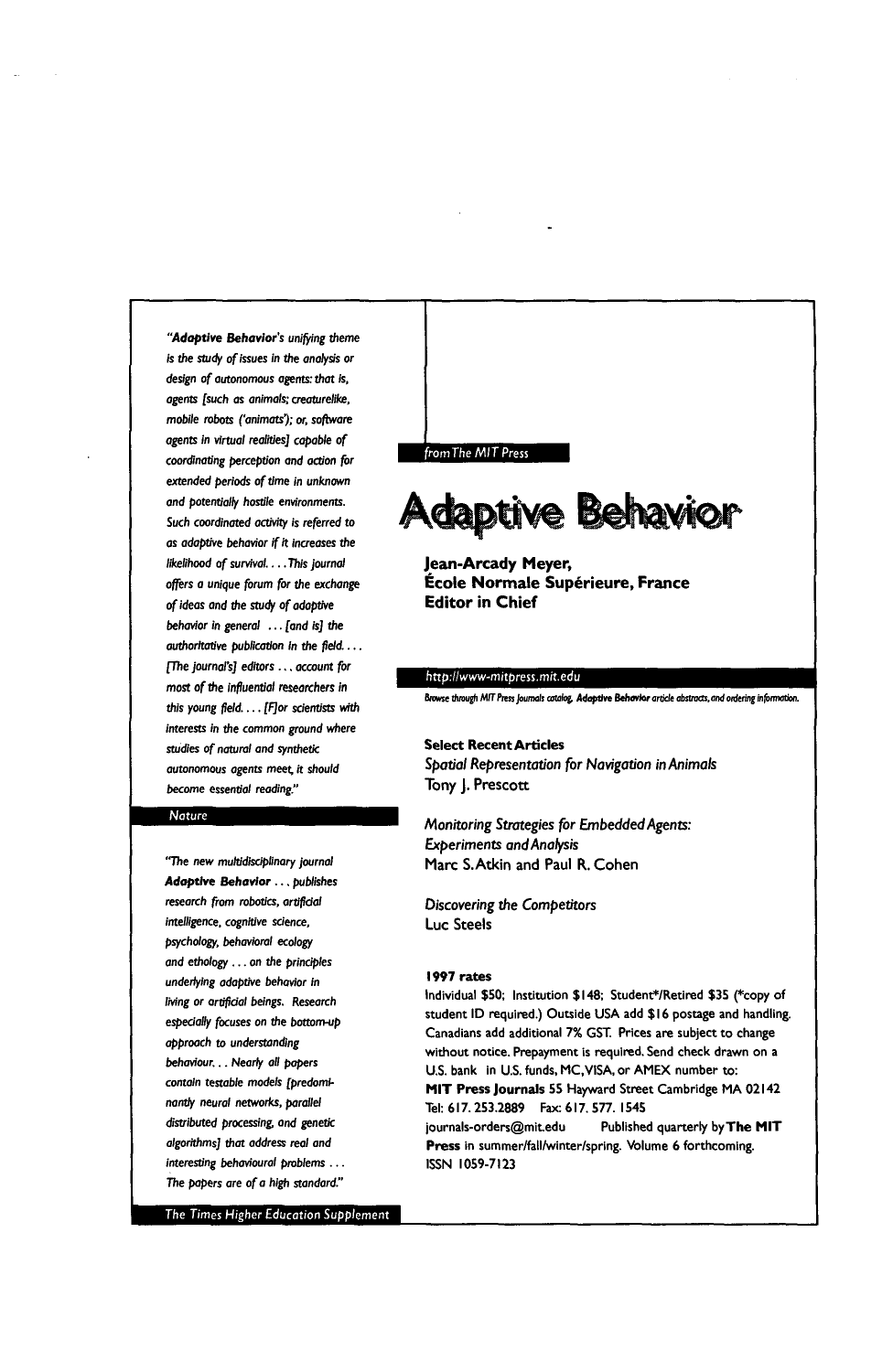#### Association for Computational Linguistics 1997 MEMBERSHIP, CHANGE OF ADDRESS AND EMAIL, AND ORDER FORM MEMBERSHIP

Membership in the Association for Computational Linguistics is for the calendar year, regardless of when dues are paid. Membership includes a full year of the ACL journal, Computational Linguistics, reduced registration at most ACL-sponsored conferences, and discounts on ACLsponsored publications. Payments for membership dues, fund donations, back issues, and proceedings may be made in Europe or the USA. Follow the instructions under the PAYMENT heading carefully. *Provide all personal information, even if you have previously done so, to be sure Ihe ACL membershio database is uo-to-date. Write legibly, olease!* 

| <b>FULL</b><br><b>NAME</b>                                                                                                                      |                           |                  |                                                                                                                                      |  |  |  |  |
|-------------------------------------------------------------------------------------------------------------------------------------------------|---------------------------|------------------|--------------------------------------------------------------------------------------------------------------------------------------|--|--|--|--|
|                                                                                                                                                 | (first)                   | (last/family)    |                                                                                                                                      |  |  |  |  |
| <b>ADDRESS</b>                                                                                                                                  |                           |                  |                                                                                                                                      |  |  |  |  |
|                                                                                                                                                 |                           |                  |                                                                                                                                      |  |  |  |  |
| <b>INSTITUTION</b>                                                                                                                              |                           | <b>TELEPHONE</b> |                                                                                                                                      |  |  |  |  |
|                                                                                                                                                 | (if not in address above) |                  |                                                                                                                                      |  |  |  |  |
| <b>E-MAIL ADDRESS</b><br><b>FAX</b>                                                                                                             |                           |                  |                                                                                                                                      |  |  |  |  |
| Please IMMEDIATELY notify the ACL Office of address and email changes. Journal copies returned due to bad addresses will not be remailed        |                           |                  |                                                                                                                                      |  |  |  |  |
| until a \$5.00 postage/handling fee is remitted. EMAIL (if available) IS USED TO DISTRIBUTE meeting, membership, and other announcements        |                           |                  |                                                                                                                                      |  |  |  |  |
| <b>MEMBERSHIP DUES FOR 1997</b>                                                                                                                 |                           |                  |                                                                                                                                      |  |  |  |  |
| <b>IMPORTANT NOTE:</b> Renewals must be received no later than 1 April 1997 to avoid late payment fee assessment. Membership categories         |                           |                  |                                                                                                                                      |  |  |  |  |
| include Regular Members and the following: Couples with the same mailing address may be Joint Members; they will receive only one set of        |                           |                  |                                                                                                                                      |  |  |  |  |
| publications, but each will be eligible for all other member benefits. Students taking a full-time program of courses and not earning a regular |                           |                  |                                                                                                                                      |  |  |  |  |
|                                                                                                                                                 |                           |                  | income may become Student Members WITH COPY OF CURRENT STUDENT ID. Students who are not Student Members because of their             |  |  |  |  |
|                                                                                                                                                 |                           |                  | income can still participate in student activites as Student-Employed. Also available are Retired and Unemployed memberships. PLEASE |  |  |  |  |
|                                                                                                                                                 |                           |                  | CIRCLE OR HIGHLIGHT TYPE OF MEMBERSHIP BELOW THAT YOU DESIRE. Late payment fee does not apply to new                                 |  |  |  |  |
| memberships.                                                                                                                                    |                           |                  |                                                                                                                                      |  |  |  |  |

Regular(\$50) Joint(\$60) Student(\$30) Student-Employed(\$50) Retired(\$30) Unemployed(\$30) MEMBERSHIP DUES \$

1 st Class or Air (\$10 US, Canada, Mexico; \$25 elsewhere) **OPTIONAL JOURNAL MAILING \$**<br>**RENEWALS** received after 1 April 1997 pay \$10 additional postage/handling fee **LATE PAYMENT FEE \$** 

RENEWALS received after 1 April 1997 pay \$10 additional postage/handling fee

INTERNATIONAL FUND: Allows ACL memberships and publications to be available to colleagues who have difficulty in using their national currencies for international transactions or for whom membership would otherwise be impossible. Contributions may be tax deductible; check local regulations. Receipts are available upon request. local regulations. Receipts are available upon request.

THE DON AND BETTY WALKER INTERNATIONAL STUDENT FUND: This fund was set up to honor Don and Betty Walker. It supports select student travel to ACL meetings. Contributions may be tax deductible, and companies may provide matching funds; check local regulations. Receipts are available upon request. Make checks payable to "THE WALKER FUND". Visa and Mastercard payments are also accepted.

WALKER FUND \$

#### TOTAL PAYMENT FOR MEMBERSHIP, WALKER AND INTERNATIONAL FUNDS \$ (list in PAYMENT SECTION)

**PAYMENT**<br>ER CREDIT CARD

METHOD OF PAYMENT (circle): CHECK MONEY ORDER CREDIT CARD BANK TRANSFER

#### CREDIT CARD INFORMATION (VISA AND MASTERCARD ONLY):

CARD NUMBER EXPIRATION DATE

CARDHOLDER'S NAME (as appears on card)

GRAND TOTAL OF PAYMENT AUTHORIZED OR ENCLOSED) \$ (total from MEMBERSHIP (above) and total from PUBLICATION SECTIONS (below))

PREPAYMENT is necessary; invoices and receipts are available upon request. The U.S. dollar price is definitive when paying in other currencies, although rounding off is appropriate. CHECKS AND MONEY ORDERS SHOULD BE PAYABLE TO THE ASSOCIATION FOR COMPUTATIONAL LINGUISTICS (or to ACL). Payment may be made by sending this form (or all pertinent details) and credit card information in email to acl@bellcore.com. The following payment choices are available:

1. CREDIT CARDS: Credit card payments MUST BE MADE TO THE ACL OFFICE IN THE USA. Visa and Mastercard only. Email, fax or hardcopy are acceptable.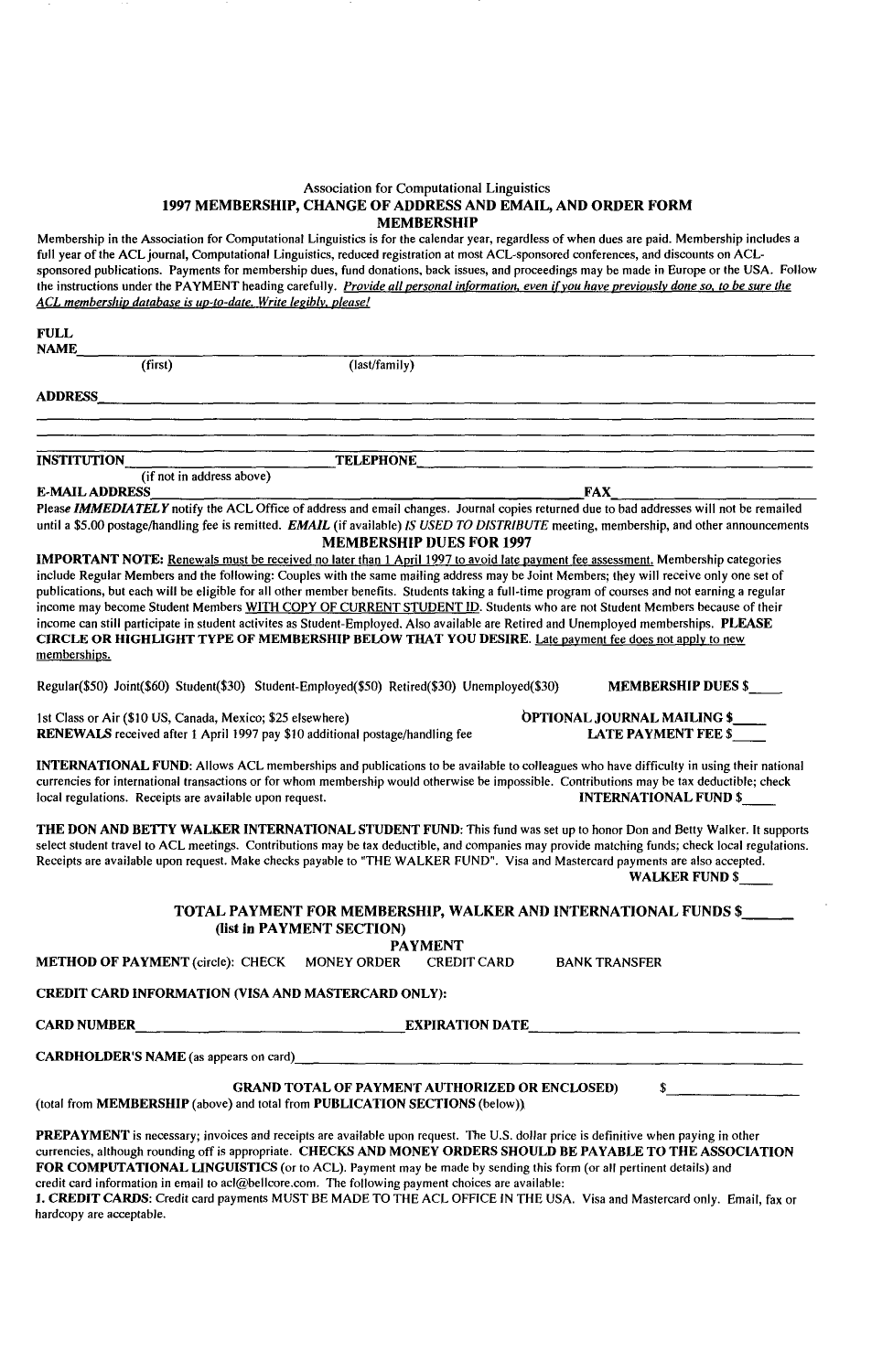**2. CHECKS/MONEY ORDERS:** TO THE ACL OFFICE IN THE USA: Send this dues statement in hardcopy with a check or money order to the address below. PAYMENTS MUST BE IN U.S. DOLLARS, DRAWN ON A U.S. BANK OR IN U.S. OR CANADIAN DOLLARS (CALCULATED AT THE CURRENT EXCHANGE RATE), DRAWN ON A CANADIAN BANK.

**3. PAYMENTS TO EUROPE:** Mail this form to Rosner with either (i) a Eurocheque or banker's draft IN SWISS FRANCS, payable "ACL" or (ii) a standard personal cheque drawn on a French bank in FRENCH FRANCS, payable "ACL" or (iii) photocopy evidence of interbank transfer to "ACL", account number 141.880.LAV at the Union Bank of Switzerland, 8 Rue du Rhone, CH-1211 Geneva 11, SWITZERLAND. Dollar price is definitive. For exchange rate information, use daily published exchange rate or see http://www.cs.um.edu.mt/acl/. NOTE THAT EUROPEAN MEMBERS SHOULD PAY THROUGH ROSNER UNLESS PAYING BY CREDIT CARD OR USE A U.S. BANK ACCOUNT.

**4. PAYMENTS FROM JAPAN:** Payments which were previously made through Prof. Makoto Nagso by bank transfer within Japan should now be made by credit card or hardcopy check or money order to the ACL Office in the USA by following one of the above sets of instructions. This change is being made for ease of accounting and, hopefully, will not inconvenience members.

| Assoc. for Comp. Ling. | $+1-908-873-3898$ phone; | Dr. Michael Rosner          | $+356 - 32 - 90 - 25 - 04$ phone; |
|------------------------|--------------------------|-----------------------------|-----------------------------------|
| P.O. Box 6090          | $+1-908-873-0014$ fax    | Dept. Computer Science & AI | +356-32-05-39 fax                 |
| Somerset, NJ 08875 USA | acl@bellcore.com         | University of Malta         | $mros@cs.$ um.edu.mt              |
|                        |                          | Msida, MALTA                |                                   |

#### **PUBLICATIONS ORDER FORM**

Institutions subscribe to the 1997 journal through MIT Press Journals, 55 Hayward Street, Cambridge, MA 02142, USA; phone +1-617-253-2889; fax +1-617-253-6779; journals-orders@mit.edu. Institutional orders for back issues (1988-) should also be ordered from MIT Press Journals. All other journal back issues orders, and all proceedings, are available through the ACL.

JOURNAL BACK ISSUES: Back issues of Computational Linguistics and two supplements, a Directory of Graduate Programs in Computational Linguistics, 3rd edition, and a Survey of Computational Linguistics Courses, revised in 1993, are available from the ACL Office. Surface mailing costs are included in the prices; additional charges for 1st class or air delivery are noted. ORDERS BY MEMBERS FOR USE IN LABORATORIES OR LIBRARIES MUST BE PAID AT THE "OTHERS" RATE.

1980-1995 VOLUMES--CIRCLE YEARS (1980-1990: Members \$30; Others \$60 [ 1991-1996: Members \$40; Others \$80): 1980 1981 1982 1983 1984 1985 1986 1987 1988 1989 1990 [ 1991 1992 1993 1994 1995 1996 **BACK ISSUES \$**  1st Class or air (each year: \$5 U.S., Canada, Mexico; \$10 elsewhere) **BACK** ISSUE OPTIONAL MAILING COSTS \$

SUPPLEMENTS--Circle choice (Members \$15; Others \$30): 1992 Directory of Graduate Programs  $\frac{1}{2}$  1993 Survey of Courses SUPPLEMENTS \$ 1st Class or air (each year: \$5 U.S., Canada, Mexico; \$10 elsewhere) SUPPLEMENT OPTIONAL MAILING COST \$

**PROCEEDINGS:** Proceedings are available for the ACL conferences listed below. COLING proceedings (below) may also be ordered through the ACL. Surface mailing costs are included in the prices; additional charges for 1st class or air delivery are noted. ORDERS BY MEMBERS **FOR** USE IN LABORATORIES OR LIBRARIES MUST BE PAID AT THE "OTHERS" RATE.

**ACL PROCEEDINGS** (each proceedings: Members \$30; Others \$60--lst Class or air: \$10 U.S., Canada, Mexico; \$25 elsewhere) CIRCLE or

HIGHLIGHT CHOICE(S):<br>19th, Stanford, 1981 20 20th, Toronto, 1982 21st, Cambridge, 1983 22nd, see Coling-84 below 23rd, Chicago, 1985 24th, New York, 1986<br>26th, Buffalo, 1988 27th, Vancouver, 1989 28th, Pittsburgh, 1990 29th, Berkeley, 1991 30th, Newark, 1992 25th, Stanford, 1987 26th, Buffalo, 1988 27th, Vancouver, 1989 28th, Pittsburgh, 1990<br>31st, Columbus, 1993 32nd, Las Cruces, 1994 33rd, Cambridge, 1995 34th, Santa Cruz, 199 32nd, Las Cruces, 1994 33rd, Cambridge, 1995 34th, Santa Cruz, 1996 35th, Madrid, 1997

CONFERENCES ON APPLIED NATURAL **LANGUAGE PROCESSING** (each proceedings: Members \$30; Others \$60--lst Class or air: \$10 U.S., Cnada, Mexico; \$25 elsewhere): First, Santa Monica, 1983 Second, Austin, 1988 Third, Trento, 1992 Fourth, Stuttgart, 1994 Fifth, Washington, DC, 1997

EUROPEAN CHAPTER CONFERENCES (each proceedings: Members \$30; Others \$60--Ist Class or air: \$10 U.S., Canada, Mexico; \$25 elsewhere): First, Pisa, 1983 Second, Geneva, 1985 Third, Copenhagen, 1987 Fourth, Manchester, 1989 Fifth, Berlin, 1991 Sixth, Utrecht, 1993 Seventh, Dublin, 1995 Eighth, Madrid, 1997 (joint with ACL-97 above)

#### **PROCEEDINGS** TOTAL \$ OPTIONAL MAILING TOTAL \$

COLING PROCEEDINGS (note differences in proceedings prices; 1st Class or air delivery: 1984 is \$15 U.S., Canada, Mexico; \$25 elsewhere and for subsequent years: \$20 U.S., Canada, Mexico; \$40 elsewhere): COLING-84, Stanford, 1984 (Members \$45; Others \$90)<br>
COLING-88(2 vol.), Budapest, 1984 (Members \$45; Others \$150) COLING-88 PROCEEDINGS \$ COLING-88(2 vol.), Budapest, 1984 (Members \$45; Others \$150)<br>
COLING-90(3 vol.), Helsinki, 1990(Members \$95: Others \$190)<br>
COLING-90(3 vol.), Helsinki, 1990(Members \$95: Others \$190)  $COLING-90(3 vol.)$ , Helsinki, 1990(Members \$95; Others \$190) COLING-92(4 vol.), Nantes, 1992(Members \$75; Others \$150) COLING-92 PROCEEDINGS \$<br>COLING-94, Kyoto, 1994 (Members \$85; Others \$170) COLING-94 PROCEEDINGS \$ COLING-94, Kyoto, 1994 (Members \$85; Others \$170)<br>
COLING-96, Copenhagen, 1996(Members \$75; Others \$150) COLING-96 PROCEEDINGS \$ COLING-96, Copenhagen, 1996(Members \$75; Others \$150)

TOTAL PUBLICATIONS PAYMENT \$

[December 1996, Kathleen McKeown, ACL Secretary/Treasurer] (list in PAYMENT SECTION)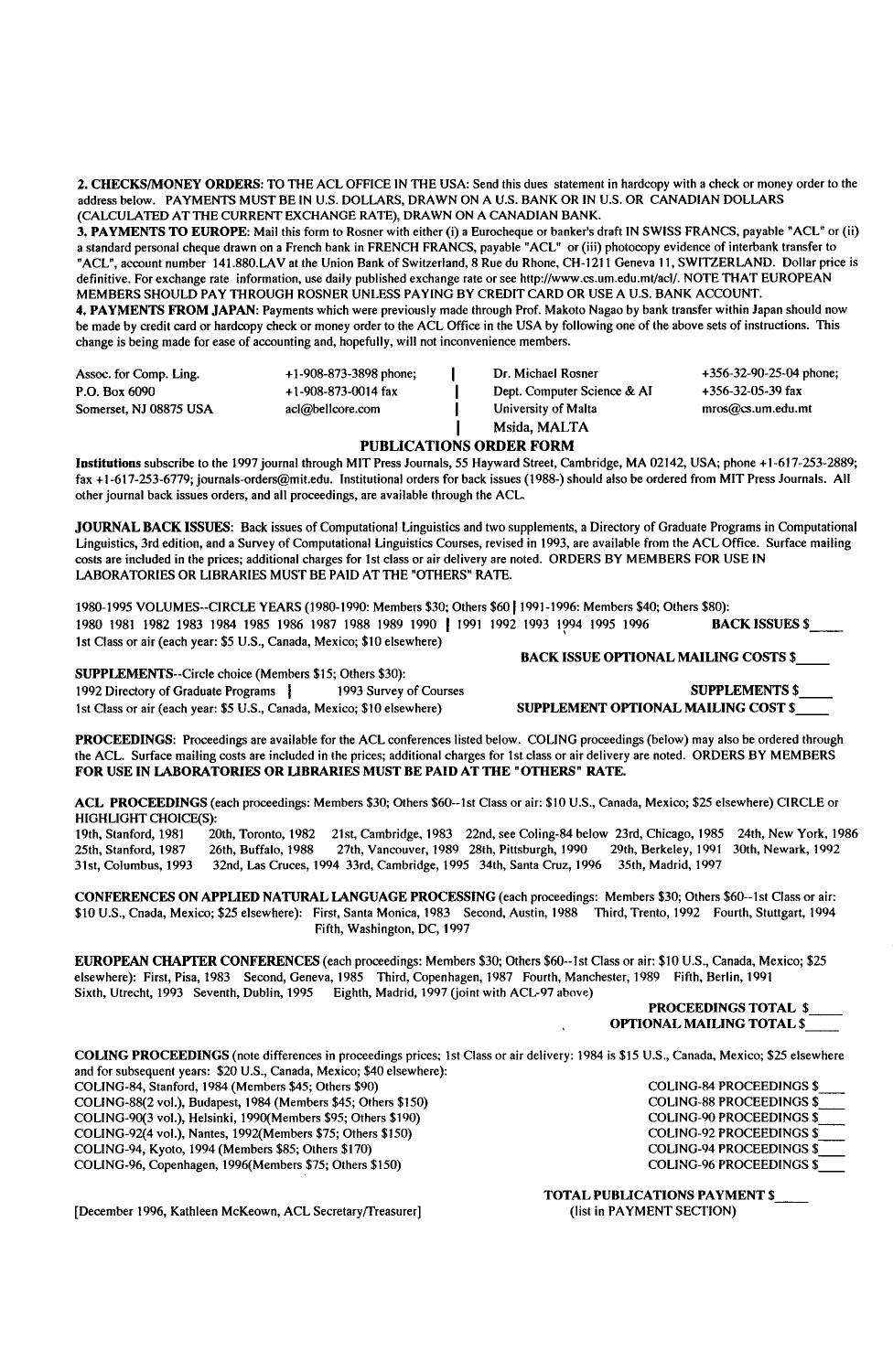## **Guidelines for Submissions-**

Manuscxripts for **Computational Linguistics** should be submitted on letter-size paper (8.5 by. 11 inches, or A4), double-spaced and single-sided throughout, including footnotes and references. The paper should begin with an informative abstract of approximately 150-250 words. Manuscripts must be written in English. Contact the editor regarding the possibility of electronic submission.

Submissions may be made in any of the following categories:

Papers: This category includes contributions that report significant new research results in computational linguistics or that provide critical reviews of the literature on a particular topic. The length of a paper depends on its content, but it is suggested that manuscripts be limited to forty double-spaced pages. That is the equivalent of thirty journal pages. Each paper is fully refereed, being read by at least two members of the editorial board and usually by an additional expert in the particular subject area. The submission of an article to CL for refereeing means that the author certifies the manuscript is not copyrighted; nor has it been published or submitted for publication to another refereed journal. If any version of the paper has appeared, or will appear, in a non-refereed publication, the details of such publication must be made known to the Editor at the time of submission. The final version of a paper tentatively accepted for publication must be accompanied by a Copyright Transfer Agreement signed by all of the authors or, in the case of a "work for hire," by the employer. This written transfer is necessary under the 1978 U.S. Copyright law.

**Letters to the Editor:** This category includes statements of opinion on issues relevant to the readership. The Editor and the editorial board will evaluate the appropriateness of these contributions for inclusion.

Five copies of papers or three copies of letters should be sent to:

Julia Hirschberg, CL Editor AT&T Labs-Research 180 Park Avenue, A237 Florham Park, NJ 07932-0971 - (+! 973) 360-8330; acl@research.att.com

**Squibs and Discussions:** This category includes short articles reporting technical results, discussions of results, algorithms, or new computational linguistic data or tools of interest to the journal readership. Submission format is the same as for regular papers, but the length should in no case exceed eight journal pages. Electronic submissions ( $[4T<sub>F</sub>]X$  source, postscript or plain • text) are welcome and should be submitted to:

Pierre Isabelle, CL Squibs and Discussions Editor

RALI, DIRO

Université de Montréal <sup>.</sup>

C. P. 6128, Succ. Centre-ville

Montreal, Quebec, CANADA H3C 3J7 **(+1** 5!4)343-6161; isabelle@iro:umontreal.ca

**Book Section:** Anyone interested in reviewing a book, or in suggesting a book for review, should contact the Book Review Editor; publishers may also submit copies of books for review directly to:

Graeme Hirst, CL Book Review Editor University of Toronto Department of Computer Science Toronto, CANADA MSS 3G4 (+1 416) 978-8747; gh@cs.toronto.edu

**The FINITE STRING:** Send (a) summaries of research in progress — of particular interest would be perspectives on the activities at a particular institution; (b) announcements of meetings of potential interest to the membership; and (c) personal notes (e.g., honors, moving, changes in " status) to The FINITE STRING Editor. Time-sensitive material should be received by the first day of the second month of each quarter to appear in the next issue. Submissions (where possible in electronic form) should be sent to:

Richard Sproat, FINITE STRING Editor Bell Laboratories 600 Mountain Avenue, 2D-451 Murray Hill, NJ 07974, USA (+1 908) 582-5296; rws@research.bell-labs.com